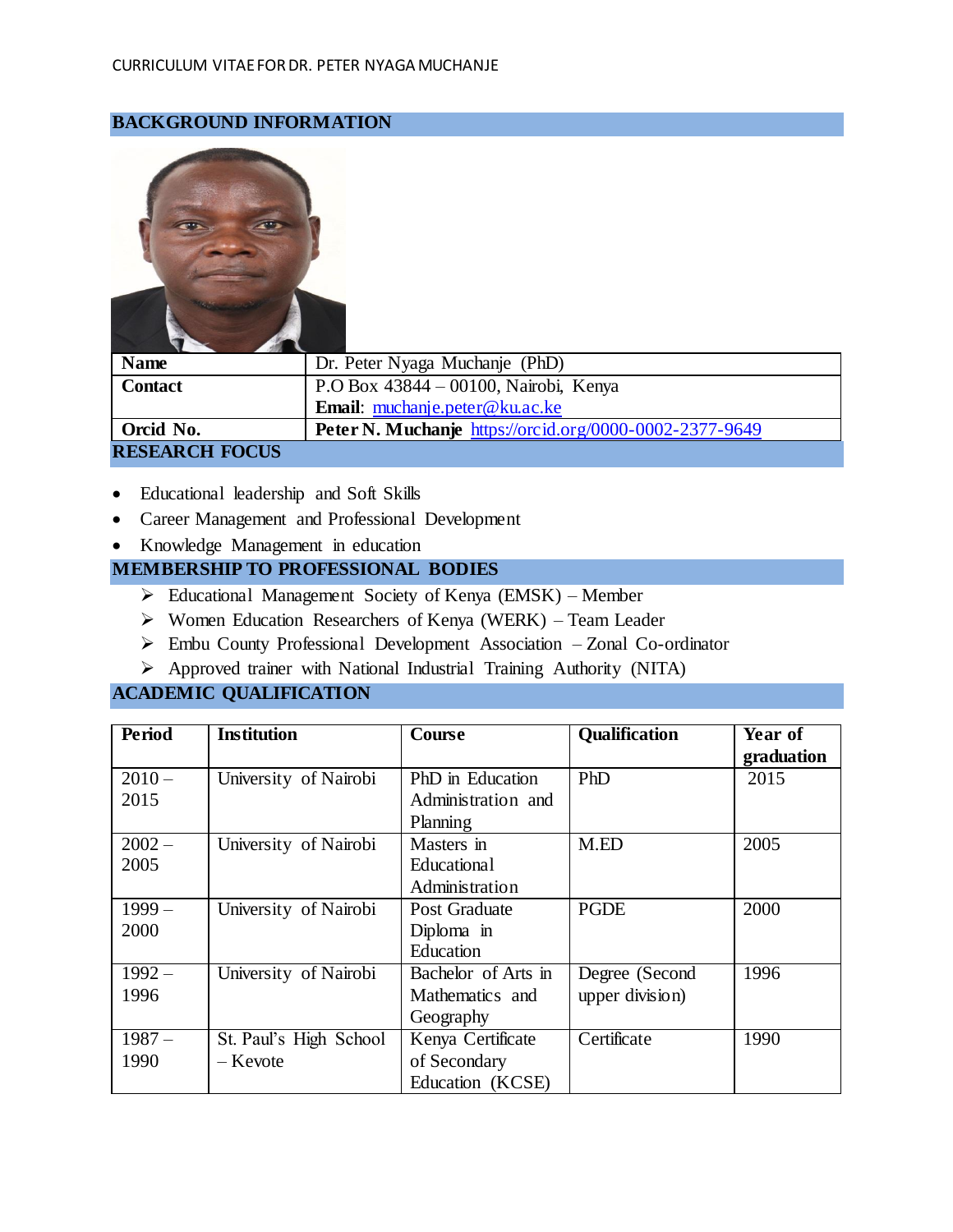| $1979-$ | Kathigagaceru Primary | Kenya Certificate | Certificate | 1986 |
|---------|-----------------------|-------------------|-------------|------|
| 1986    | School                | of Primary        |             |      |
|         |                       | Education (KCPE)  |             |      |

## **OTHER PROFESSIONAL TRAININGS**

| Year      | <b>Course</b>                                    | <b>Institution offering training</b> |
|-----------|--------------------------------------------------|--------------------------------------|
| Feb. 2021 | Strategy Development Workshop                    | Collaboration for                    |
|           |                                                  | Entrepreneurial Universities         |
|           |                                                  | (CEPU)                               |
|           |                                                  | Bonn-Rhein-Sieng University          |
|           |                                                  | of Applied Sciences                  |
| Oct.2019  | Leadership and Strategy Development Workshop     | Bonn-Rhein-Sieng University          |
|           |                                                  | of Applied Sciences                  |
| 2019      | <b>Oriented Administration</b>                   | Collaboration for                    |
|           |                                                  | Entrepreneurial Universities         |
| 2019      | Trainer of Trainer (ToT) on Effective Leadership | Hay Leadership Project,              |
|           | and Management                                   | DePaul University, Chicago           |
|           |                                                  | and the Leaders Guild                |
|           |                                                  | Tangaza University College           |
| Feb.2019  | Leadership and Strategy Development              | Hochschule Bonn-Rhein-               |
|           |                                                  | Sieng University of Applied          |
|           |                                                  | <b>Sciences</b>                      |
| 2015      | Leadership skills                                | Kenyatta University                  |
| 2014      | <b>Research Assistant</b>                        | Kenyatta University                  |
| 2014      | Internal Auditing Quality Management Systems     | <b>KEBs</b>                          |
| 2014      | Information Security Management Systems          | <b>ICT</b> Authority                 |
|           | (ISMS)                                           |                                      |
| 2013      | Testing in Higher Education                      | University of Nairobi                |
| 2013      | Facilitation skills                              | <b>CEMASTEA</b>                      |
| 2012      | Trainer of trainers                              | <b>CEMASTEA</b>                      |
| 2012      | Public procurement                               | <b>PPOA</b>                          |
| 2012      | Monitoring and Evaluation of performance         | Office of the Prime Minister         |
|           | contract indicators                              |                                      |
| 2011      | Regional trainers                                | <b>CEMASTEA</b>                      |
| 2010      | Item writing                                     | <b>KNEC</b>                          |
| 2003      | <b>Research Assistant</b>                        | <b>SOMANet</b>                       |

# **WORK EXPERIENCE**

March. 6, 2021 to 17<sup>th</sup> May, 2021 Ag. Director, Teacher Kenyatta University

**Professional Development and Excellence**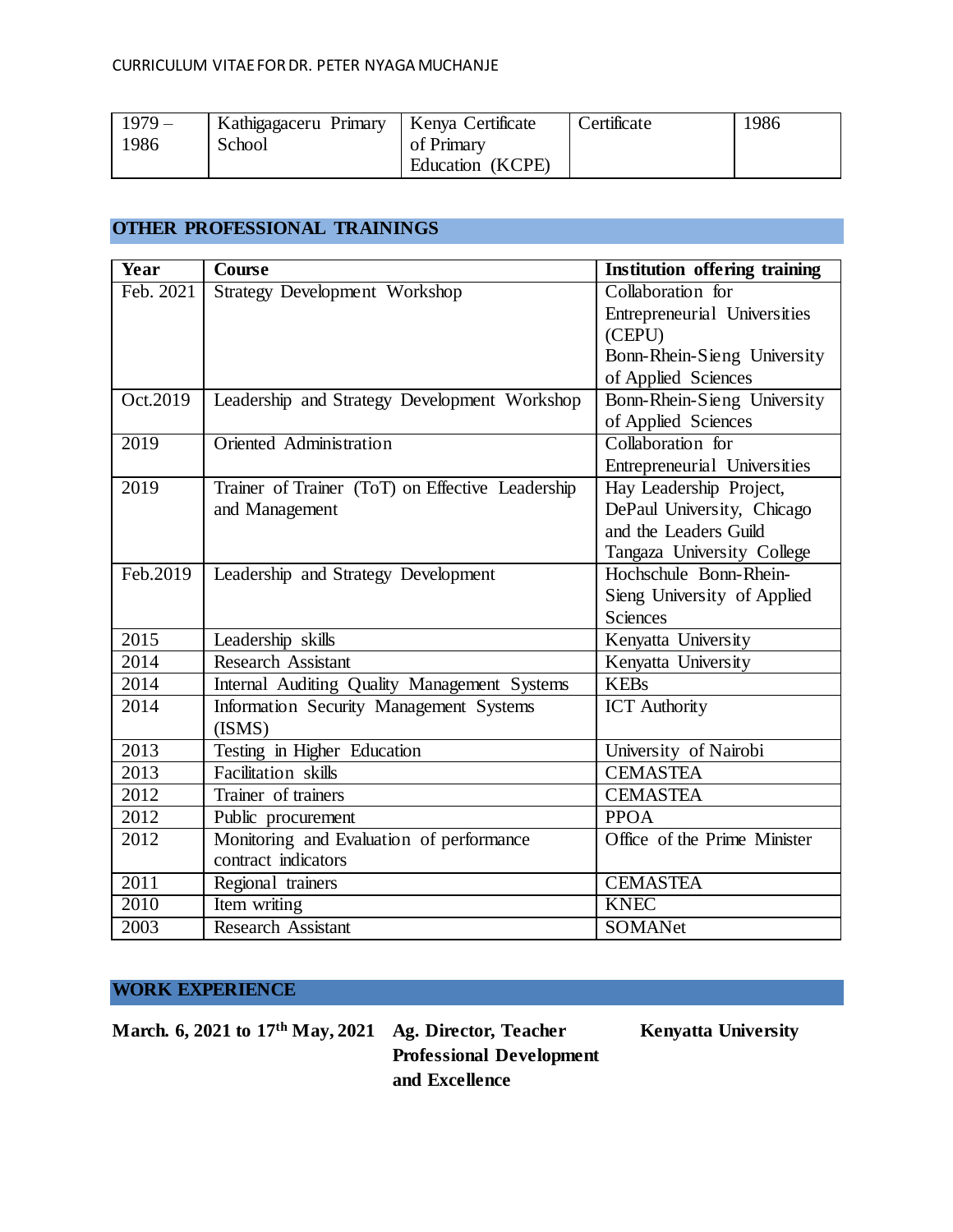| Nov. 11, 2019 to Nov. 15, 2019                                                                                                                                                                                                 | Ag. Chairman, Department<br>of Educ. Management. Policy<br><b>And Curriculum Studies</b>     | <b>Kenyatta University</b>                            |
|--------------------------------------------------------------------------------------------------------------------------------------------------------------------------------------------------------------------------------|----------------------------------------------------------------------------------------------|-------------------------------------------------------|
| May 2019 to date                                                                                                                                                                                                               | <b>Examinations Coordinator</b><br><b>Teacher Professional Development</b><br>and Excellence | <b>Kenyatta University</b>                            |
| January 2018 to date                                                                                                                                                                                                           | <b>Tutor Mentor</b>                                                                          | <b>Kenyatta University</b>                            |
| October 2017                                                                                                                                                                                                                   | Data analyst                                                                                 | The National Gender and<br><b>Equality Commission</b> |
| 2017 to date                                                                                                                                                                                                                   | <b>Member, Post Graduate</b><br><b>Board, School of Education</b>                            | <b>Kenyatta University</b>                            |
| 2017 to date                                                                                                                                                                                                                   | Lecturer                                                                                     | <b>Kenyatta University</b>                            |
| Teach undergraduate<br>٠<br>Teach Postgraduate - Masters<br>$\bullet$<br>Teach Postgraduate - PhD<br>$\bullet$<br>$\bullet$<br>Supervise research work<br>$\bullet$<br>Attend meetings<br><b>Conduct Research</b><br>$\bullet$ | Set, Moderate, invigilate and mark examinations                                              |                                                       |
| January, 2016                                                                                                                                                                                                                  | Ag. Director, KU-ICCD                                                                        | <b>Kenyatta University</b>                            |
| Coordinate and plan for trainings<br>$\bullet$<br>Write proposals for trainings<br>Establishing priority training areas<br>Market short courses                                                                                |                                                                                              |                                                       |
| October, 2015                                                                                                                                                                                                                  | Ag. Director, KU-RCD                                                                         | <b>Kenyatta University</b>                            |
| • Coordinate and plan for trainings                                                                                                                                                                                            |                                                                                              |                                                       |
| • Write proposals for trainings                                                                                                                                                                                                |                                                                                              |                                                       |
| • Establishing priority training areas                                                                                                                                                                                         |                                                                                              |                                                       |
| • Market short courses                                                                                                                                                                                                         |                                                                                              |                                                       |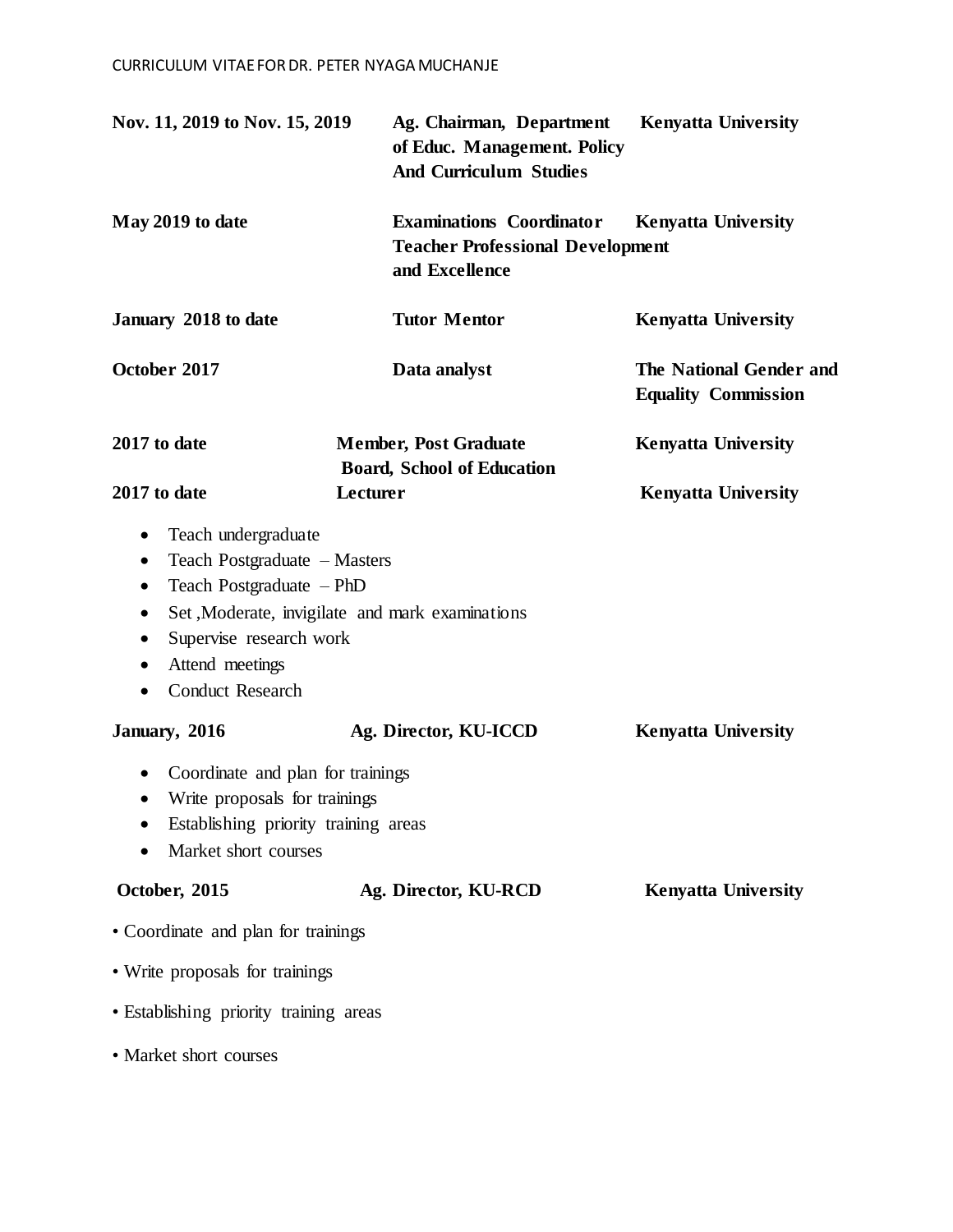| 2014 to May 2017                                                                                  | <b>Assistant Registrar</b>                                | Kenyatta University (KU-ICCD)                                                                  |  |  |
|---------------------------------------------------------------------------------------------------|-----------------------------------------------------------|------------------------------------------------------------------------------------------------|--|--|
| • Deputize the Director                                                                           |                                                           |                                                                                                |  |  |
| • Establishing priority training areas                                                            |                                                           |                                                                                                |  |  |
| • Market short courses                                                                            |                                                           |                                                                                                |  |  |
|                                                                                                   | • Supervising and providing support to KU-ICCD staff      |                                                                                                |  |  |
| • Any other duty assigned by the Director                                                         |                                                           |                                                                                                |  |  |
| <b>April 2014</b>                                                                                 | <b>Trainer</b>                                            | <b>Teachers Service Commission</b>                                                             |  |  |
|                                                                                                   |                                                           | Providing In service training (Teacher's Proficiency Course – TPC) for Primary school teachers |  |  |
| 2012 - 2014 Principal Graduate                                                                    |                                                           | Teachers Service Commission (TSC)                                                              |  |  |
| • Teaching mathematics                                                                            |                                                           |                                                                                                |  |  |
|                                                                                                   | • Supervising students during Teaching Practice           |                                                                                                |  |  |
|                                                                                                   | • Setting, invigilating and marking examinations          |                                                                                                |  |  |
| $2010 - 2014$                                                                                     | <b>Ag. Dean of Curriculum</b>                             | Kilimambogo TTC                                                                                |  |  |
| • Secretary to the College Academic Board                                                         |                                                           |                                                                                                |  |  |
| · Supervising Curriculum implementation                                                           |                                                           |                                                                                                |  |  |
| • Register students for PTE examination                                                           |                                                           |                                                                                                |  |  |
| • Advise the Principal on first year selection                                                    |                                                           |                                                                                                |  |  |
| $2009 - 2010$                                                                                     | <b>Assistant Dean of Curriculum</b>                       | Kilimambogo TTC                                                                                |  |  |
|                                                                                                   | • Performing duties of the Dean of Curriculum when absent |                                                                                                |  |  |
| • Chairman Time Table committee                                                                   |                                                           |                                                                                                |  |  |
| • In charge of office inventory                                                                   |                                                           |                                                                                                |  |  |
| · Maintaining academic students' record                                                           |                                                           |                                                                                                |  |  |
| $2008 - 2013$<br><b>Member, District Education Board (Mbeere)</b><br><b>Ministry of Education</b> |                                                           |                                                                                                |  |  |
| • Coordinating registration of new schools                                                        |                                                           |                                                                                                |  |  |
|                                                                                                   | • Interview of teachers on behalf of TSC                  |                                                                                                |  |  |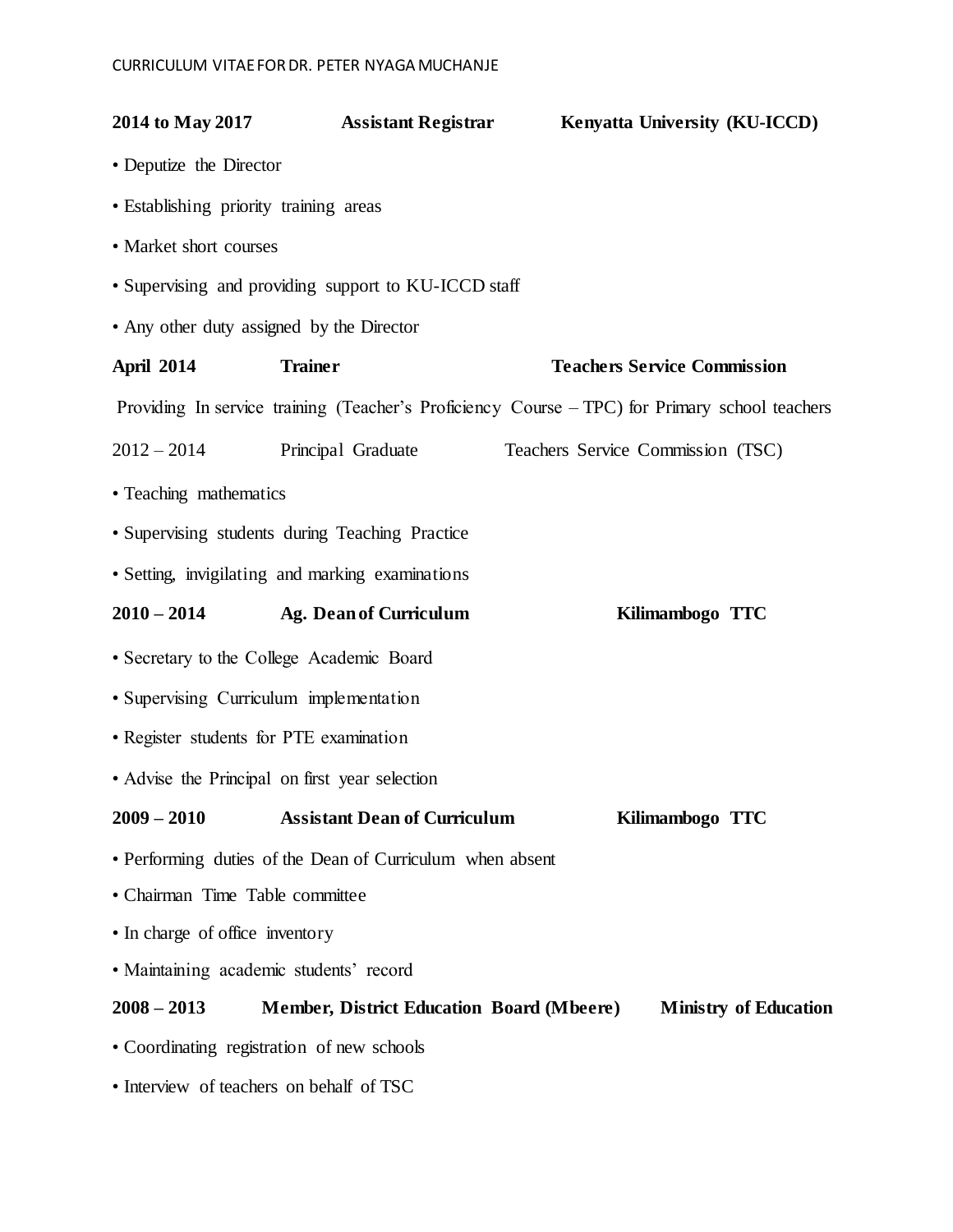## CURRICULUM VITAE FOR DR. PETER NYAGA MUCHANJE

# • Giving direction for educational activities in the District

# PhD Supervision

| <b>NAME</b>          | <b>TITLE</b>                                 | <b>STATUS</b>                     |
|----------------------|----------------------------------------------|-----------------------------------|
| Salome Koskei        | Influence of Gender                          | PhD, Defended and                 |
|                      | Roles on Access and                          | passed, graduating in             |
|                      | Retention of Boys in                         | July 2021                         |
|                      | Primary School in West                       |                                   |
|                      | Pokot County, Kenya                          |                                   |
|                      |                                              |                                   |
| Aden Hussein Ibrahim | Individual and                               | PhD, Submitted for                |
|                      | <b>Institutional Factors</b>                 | examination                       |
|                      | Influencing<br>Management of                 |                                   |
|                      | Security in Public                           |                                   |
|                      | Secondary Schools in                         |                                   |
|                      | Mandera County                               |                                   |
| Aftin K. Dube        | Influence Of Head                            | PhD, Submitted for<br>examination |
|                      | Teachers' Management                         |                                   |
|                      | Practices On                                 |                                   |
|                      | Participation Of Female                      |                                   |
|                      | Pupils With Physical                         |                                   |
|                      | Disabilities In Public                       |                                   |
|                      | Specialprimary                               |                                   |
|                      | Education In Mandera                         |                                   |
|                      | County, Kenya                                |                                   |
| Monica W. Munyi      |                                              | PhD, Submitted first              |
|                      | Influence of Capacity<br>Building on Teacher | draft thesis                      |
|                      | Effectiveness in Public                      |                                   |
|                      | Secondary School in                          |                                   |
|                      | Embu and Tharaka                             |                                   |
|                      | Nithi Counties, Kenya                        | PhD, Data collection              |
| Lukas Ngaruyia       | Quality of Students                          |                                   |
|                      | Support Services for                         |                                   |
|                      | Open and Distance                            |                                   |
|                      | Learning in Public<br>Universities in Kenya  |                                   |
|                      |                                              |                                   |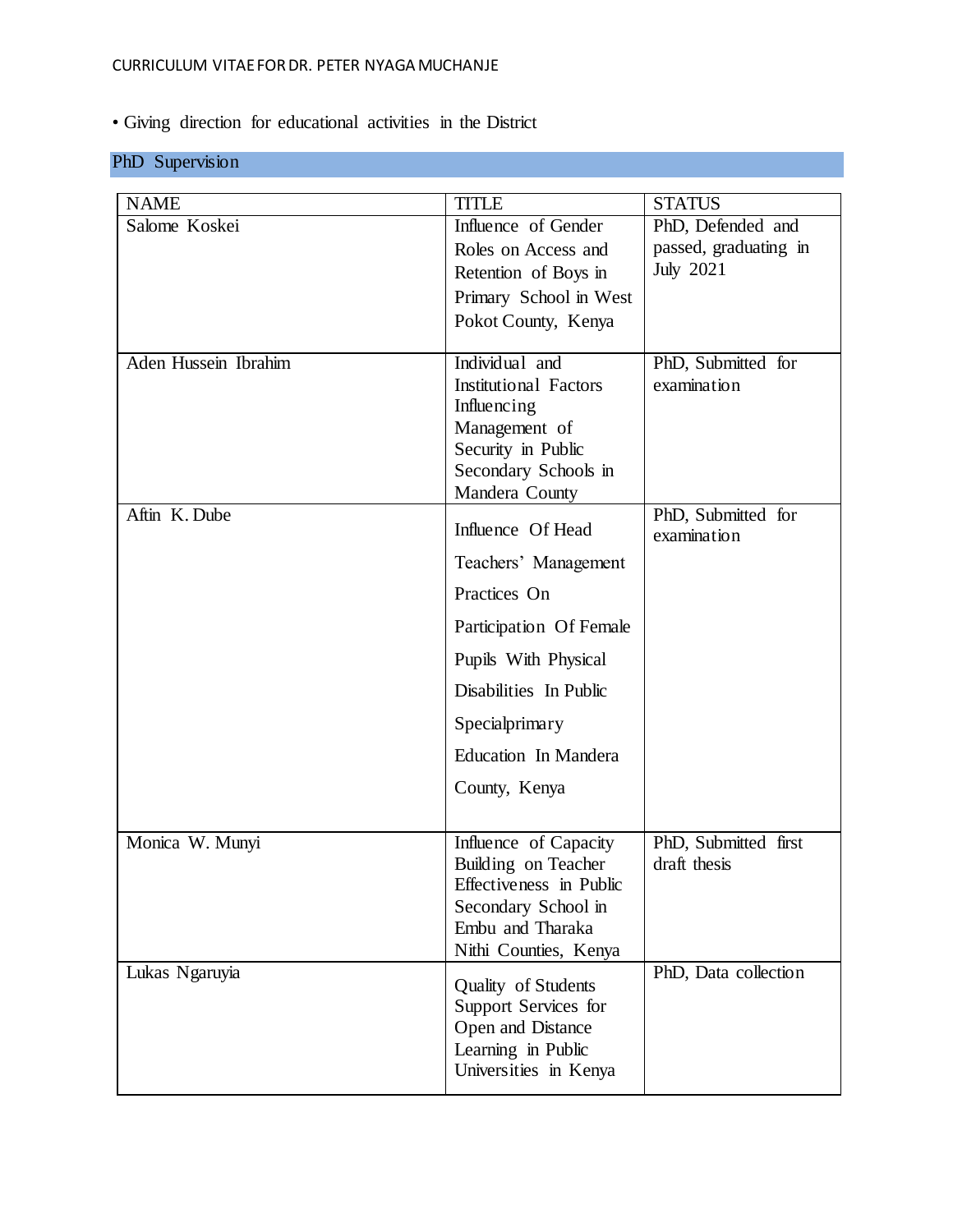| Habtamu Reta Ayalew        | The Relationship<br>between Administrators<br>Supervisory Expertise<br>and Teaching<br>Effectiveness in<br>Secondary Schools in<br>Ethiopia              | PhD, data collection<br>stage      |
|----------------------------|----------------------------------------------------------------------------------------------------------------------------------------------------------|------------------------------------|
| M'Kuranja Alexander Karuma | Social Cultural and<br>Economic Issues<br>Influencing Transition<br>Rate of Boys from<br>Primary School to<br>Secondary Schools in<br>Meru County, Kenya | PhD, Proposal<br>Development stage |
| Wachira Isaac Kiiru        | <b>School Connectedness</b><br>and its Effects on<br>Students' Discipline in<br>Public Secondary<br>Schools in Tharaka-<br>Nithi County                  | Departmental Defense               |
| Lucy W.K. Kamau            | Institutional and<br>Personal Barriers to<br><b>Women Students</b><br>Doctorial completion in<br>Public Universities in<br>Kenya                         | PhD, Proposal<br>Development stage |
| Margaret Pitah             | Institutional factors<br>influencing career<br>progression of women<br>teachers in Kuria sub -<br>county, Migori County                                  | PhD, Proposal<br>Development stage |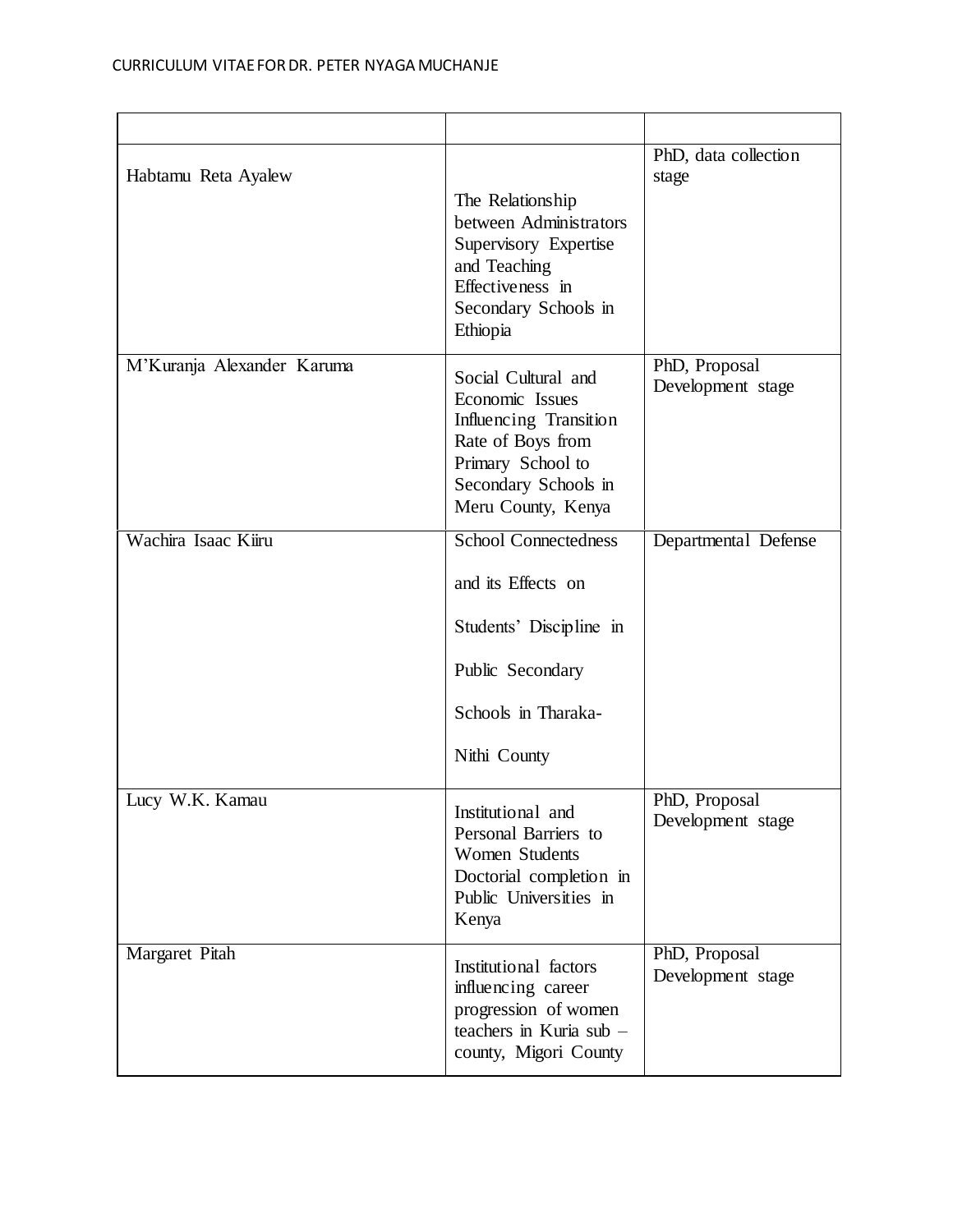| <b>M.ED</b> Supervision       |                                                                                                                                                                                              |                                                                 |
|-------------------------------|----------------------------------------------------------------------------------------------------------------------------------------------------------------------------------------------|-----------------------------------------------------------------|
| Jane Mwai                     | Influence of<br>Performance Appraisal<br>on Teacher Motivation<br>in Public Primary<br>Schools in Gilgil Sub-<br>County, Nakuru<br>County, Kenya                                             | M.Ed, Graduated on<br>$14th$ December 2018                      |
| George Otieno                 | Effect of teacher<br>induction on<br>performance, case of<br>HomaBay                                                                                                                         | M.Ed, Graduated in<br>December, 2020                            |
| Macharia<br>Samuel<br>Wanyoko | Influence of Principals'<br>Leadership<br><b>Styles</b><br>on<br>Students' Achieve me nt<br>Public<br>Secondary<br>$\mathbf{m}$<br>Schools in Nyeri Central<br>Sub-County<br>Nyeri<br>Kenya. | M.ED, Examined and<br>passed, graduating in<br><b>July 2021</b> |
| <b>Bon Nancy Chelangat</b>    | Effectiveness of<br>Students' Council<br>Involvement in<br>Management of Public<br>Secondary School in<br>Kericho Sub-County,<br>Kericho County in<br>Kenya.                                 | MED, Submitted for<br>examination                               |
| Musembi Lilian                | The Link Between<br>Complaints Resolution<br>and Tutor Motivation in<br>Primary Teacher<br>Training Coleges<br>(PTTCs) in Eastern<br>Region Of Kenya.                                        | M.ED, First draft thesis                                        |
| Treza Waithera Gitau          | Impending Factors to<br>the Implementation of                                                                                                                                                | MED, submitted for<br>examination                               |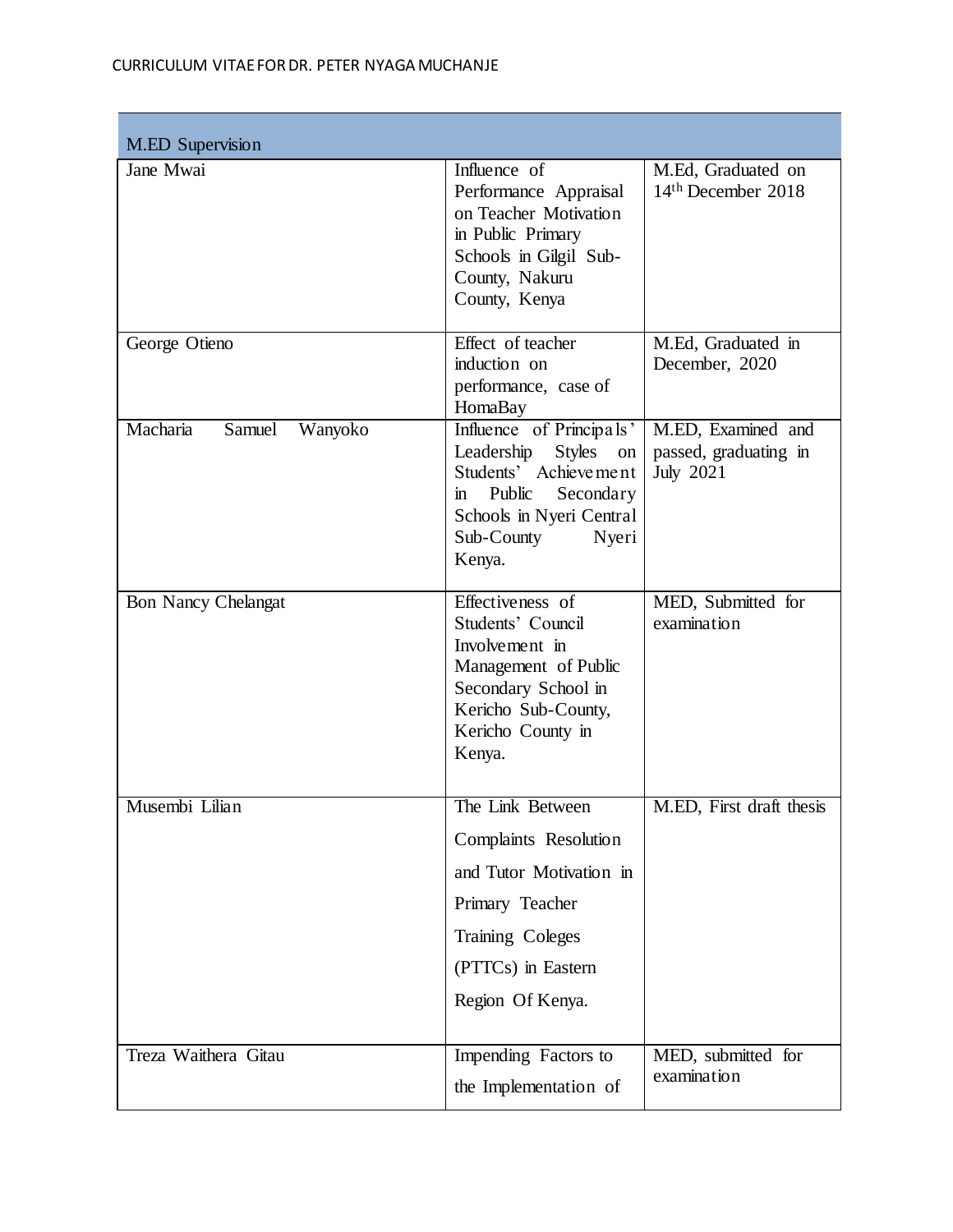|                           | the Right of Education                                                                                                              |                             |
|---------------------------|-------------------------------------------------------------------------------------------------------------------------------------|-----------------------------|
|                           | in Public Secondary                                                                                                                 |                             |
|                           | Schools in Kilifi                                                                                                                   |                             |
|                           | County, Kenya                                                                                                                       |                             |
| Susan Alice Wanjira Warui | <b>Nexus Between</b>                                                                                                                | <b>MED</b> Proposal Defense |
|                           | <b>Character Formation</b>                                                                                                          | stage                       |
|                           | and Students                                                                                                                        |                             |
|                           | Performance in Meru                                                                                                                 |                             |
|                           | County                                                                                                                              |                             |
| Alesander Mwau Kimweli    | The Role of Curriculum                                                                                                              | MED. Data collection        |
|                           | Support Officers in                                                                                                                 | stage                       |
|                           | Enhancing Quality                                                                                                                   |                             |
|                           | Education in Secondary                                                                                                              |                             |
|                           | Schools in Makueni                                                                                                                  |                             |
|                           | County, Kenya                                                                                                                       |                             |
| Ngui S.M. Kasimba         | Knut Activities and                                                                                                                 | Departmental defense        |
|                           | their Influence on                                                                                                                  |                             |
|                           | <b>Teacher Performance</b>                                                                                                          |                             |
|                           | in Machakos County-                                                                                                                 |                             |
|                           | Kenya                                                                                                                               |                             |
|                           |                                                                                                                                     |                             |
| Mercy Achieng Okoth       | School Managers'<br>Level of Preparedness<br>on Staff Management:<br>A Case of Apbet<br>Primary Schools in<br>Nairobi County, Kenya | Proposal defense Stage      |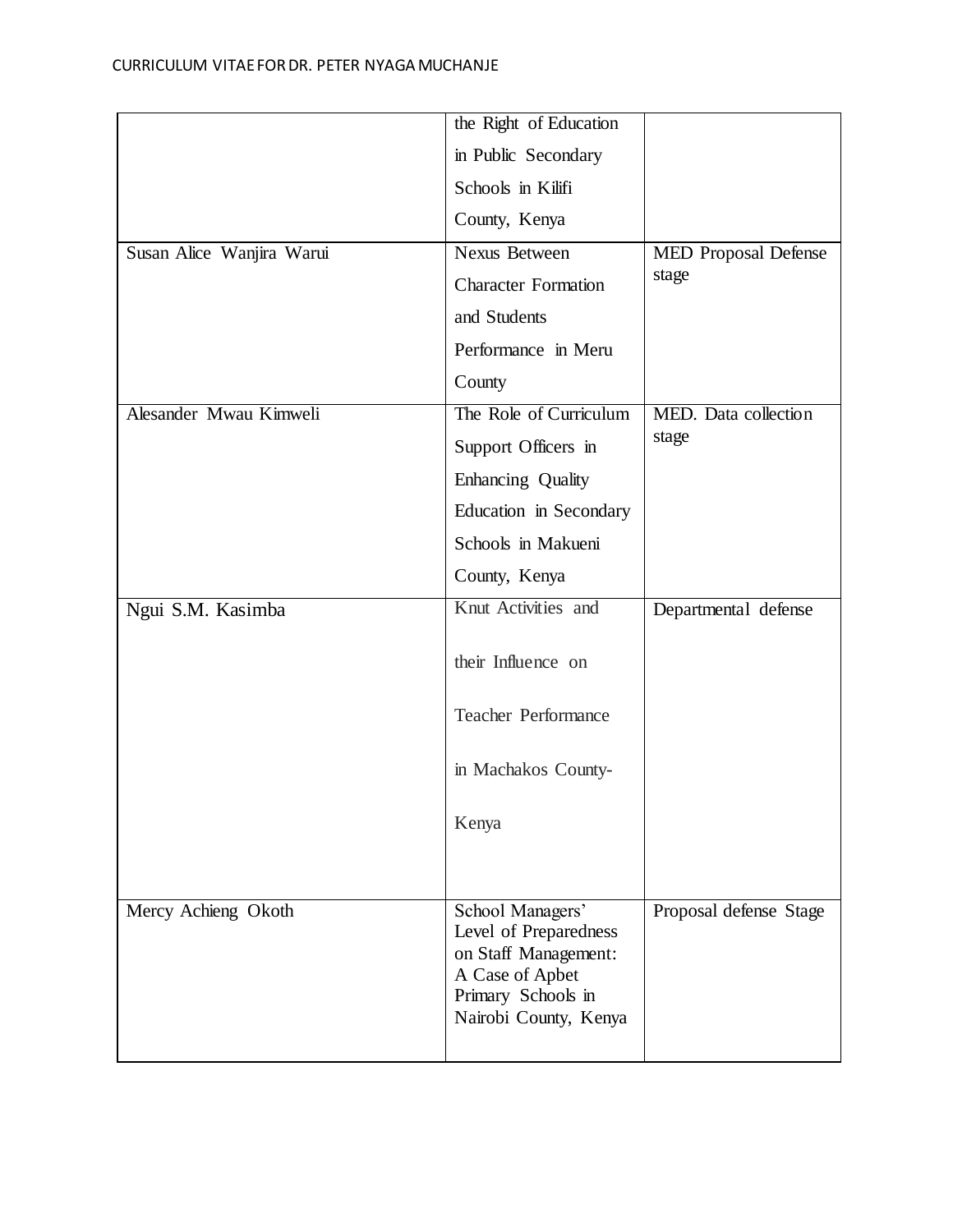#### **ARTICLES**

- 1) Muchanje P. N. (2021). Effect of Soft Skills Training in Secondary School Principals Performance in Kenya. Paper presented at International Conference Universities Entrepreneurship and Enterprise Development in Africa Conference proceedings. Bonn-Rhein-Sieg University of Applied Sciences. doi.10.18418/978-3-96043-083-4-166
- 2) Muchanje, P.N. (2021). Teachers' Attitude Towards Quality Assurance And Standards Officers In Primary Schools In Evurore, Mbeere North Sub-County, Embu County, Kenya. Journal of Educational Research in Developing Areas (JEREDA) Vol. 1. Issue 3, Pp. 226-239, 2020
- 3) Salome Koskei, Florence M. Itegi, Peter N. Muchanje (2020). Effect of Gender Roles on Retention of Boys in Primary Schools in Kenya. [https://www.researchgate.net/publication/344291701\\_Effect\\_of\\_Gender\\_Roles\\_on\\_Rete](https://www.researchgate.net/publication/344291701_Effect_of_Gender_Roles_on_Retention_of_Boys_in_Primary_Schools_in_Kenya) [ntion\\_of\\_Boys\\_in\\_Primary\\_Schools\\_in\\_Kenya](https://www.researchgate.net/publication/344291701_Effect_of_Gender_Roles_on_Retention_of_Boys_in_Primary_Schools_in_Kenya)
- 4) Salome Koskei, Florence M. Itegi, Peter N. Muchanje. (2020). Parental Support and Boys' Retention in Public Primary Schools in Kenya. Journal of Education and Practice (JEP), Vol.11, No. 31.
- 5) Njuguna F. and Muchanje P.N. (2019). Socio Economic Factors Affecting Retention of the Boy-Child in Secondary Schools of Mathioya, Kenya. *Journal of Education and Practice. ISSN 2222-1735 (Paper) ISSN 2222-288X (Online), Vol.10, No.29, 2019*
- *6)* Mwai, J. and Muchanje, P.N. (2018). Compliance to Performance Appraisal in Public Primary Schools in Gilgil Sub-County in Kenya. *IOSR Journal of Research & Methods in Education (IOSR-JRME) e-ISSN:2320-7388X volume 8, issue 2, ver.1 (Mar-April 2018). PP 83-89.*
- 7) Mwai J. and Muchanje,P.N. (2017). Role of Performance Appraisal on Teacher Motivation in Public Primary Schools in Kenya. *Researchjournali's Journal of Education, vol.5/No.10 October/2017 ISSN2347-8225*
- 8) Muchanje, P. N., Njuguna, F., Kalai J. and Bironga S. M. (2016). An exploration of factors influencing Career Progression of Tutors in Public Primary Teachers' Training Colleges in Kenya. *Universal Journal of Educational Research 4(3): 582-588, 2016*.
- 9) Bironga, S. N. & Muchanje, P. N. (2015). Relationship between Paternal Involvement in Pupils' Education and Academic Achievement among Primary School Pupils in Nairobi County, Kenya. *International Journal of Education and Social Sciences (ijess)*, vol. 2 No. October 2015.
- 10) Muchanje, P. N. Ngaruiya B, and Odundo P. O (2015). Personal characteristics and career progression of tutors in Public Primary Teacher Training Colleges in Kenya. *International Journal of Education and Social Sciences (ijess),* vol 2. No 1. January 2015, pg 44-49.

#### **PEER REVIEW**

- $\checkmark$  Reviewer with Msingi journal
- $\checkmark$  Journal of Pedagogy Andragogy and Heutagogy in Academic Practice (JPAHAP)
- $\checkmark$  Journal of Educational Research in Developing Areas (JEREDA)

#### **WORK IN PROGRESS**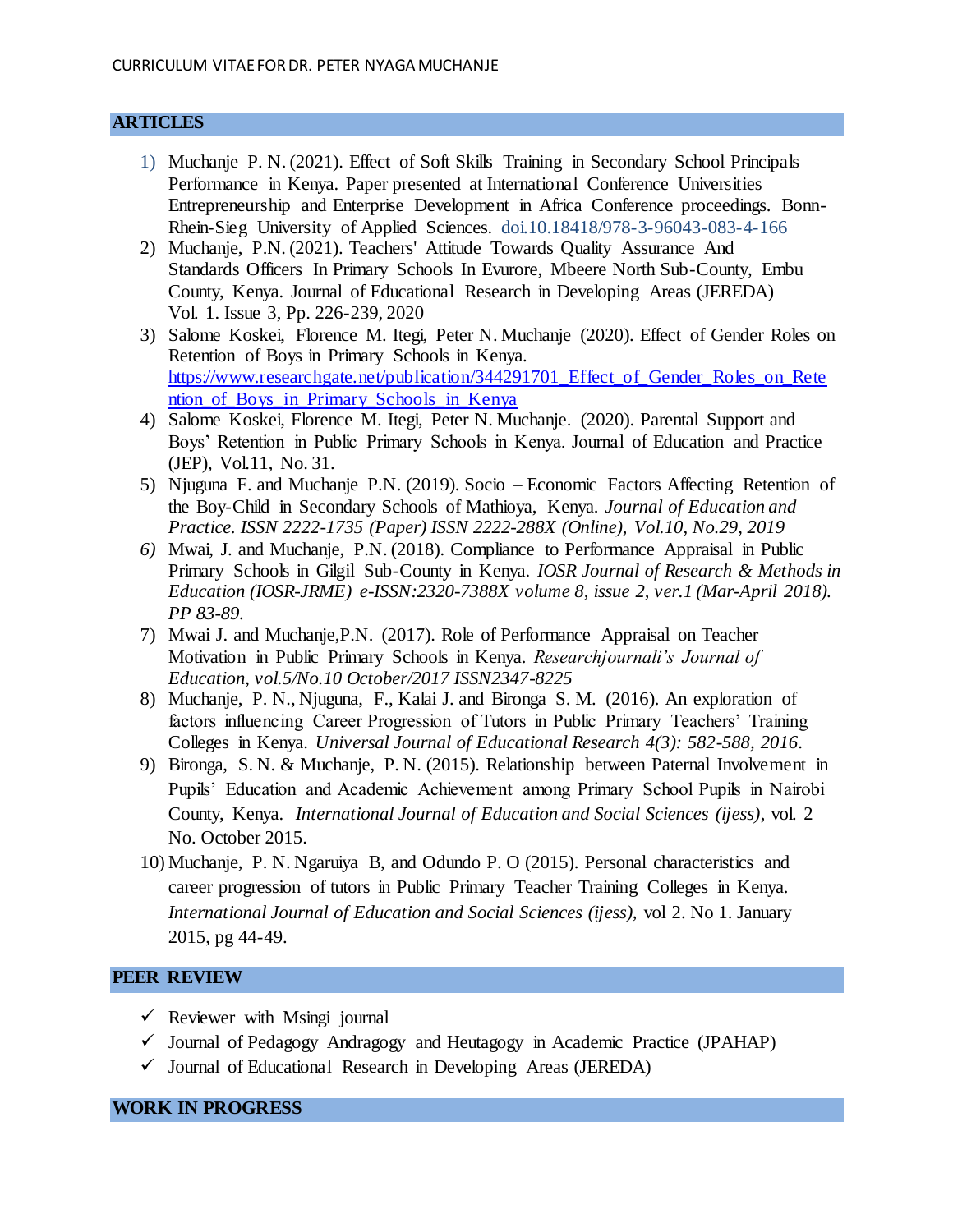*Tacit knowledge sharing to enhance institutional productivity in Institutions of higher learning in Kenya*.

Leadership in the 21<sup>st</sup> Century: A cultural Intelligence Perspective (Book in Progress)

### **CONSULTANCY SERVICES**

- 1. Training on Pedagogical Skills Course offered to School of Education in July 2020
- 2. Training on Pedagogical Skills Course offered to Schools of Law, Medicine and Pharmacy in July, August and September respectively, 2020
- 3. Short Course Training on Institutional leadership Course offered to Kenya Military Training Academy (KMA) - 2018
- 4. Teacher deployment and Utilization study in Kenya Sponsored by World Bank/Global Partnership for Education, 2017
- 5. Short Course Training on Setting, Moderating and Marking of Examinations Course offered to Kenya Revenue Authority (KRA), 2016.

## **COMMITTEE APPOINTMENTS**

DVC (Academic) appointment to a committee to streamline practica and attachment in Kenyatta University – March 2020

Vice Chancellors appointment to a Committee to Prepare for an Impromptu Audit by the Commission for University Education (CUE) – July 2020

Vice Chancellors appointment to Ajira Digital Training and Graduation Planning Committee – May 2017

#### **CONFERENCES AND WORKSHOPS**

| Year | <b>Conference Theme</b> | Paper presented              | <b>Venue</b>    | Convener        |
|------|-------------------------|------------------------------|-----------------|-----------------|
| 2020 | <b>International</b>    | Soft skills training and its | Hochschule      | Collaboration   |
|      | Conference on           | effect on principal's        | Bonn-Rhein-     | for             |
|      | Universities,           | performance in               | Sieg University | Entrepreneurial |
|      | Entrepreneurship        | secondary schools in         | of Applied      | Universities -  |
|      | and Enterprise          | Kenya                        | <b>Sciences</b> | <b>CEPU</b>     |
|      | Development in          |                              |                 |                 |
|      | Africa                  |                              |                 |                 |
| 2019 | Maximizing              | Tacit Knowledge              | Safari Park     | National        |
|      | Education Change:       | Management in Higher         | Hotel, Nairobi  | Education       |
|      | Research, Policy,       | Institutions of Learning     |                 | Conference $-$  |
|      | Leadership,             |                              |                 | Aga Khan        |
|      | Technology and          |                              |                 | University      |
|      | Curriculum              |                              |                 |                 |
| 2019 | Promoting Women         | Participant                  | Safari Park     | Association of  |
|      | in Science to address   |                              | Hotel, Nairobi  | African         |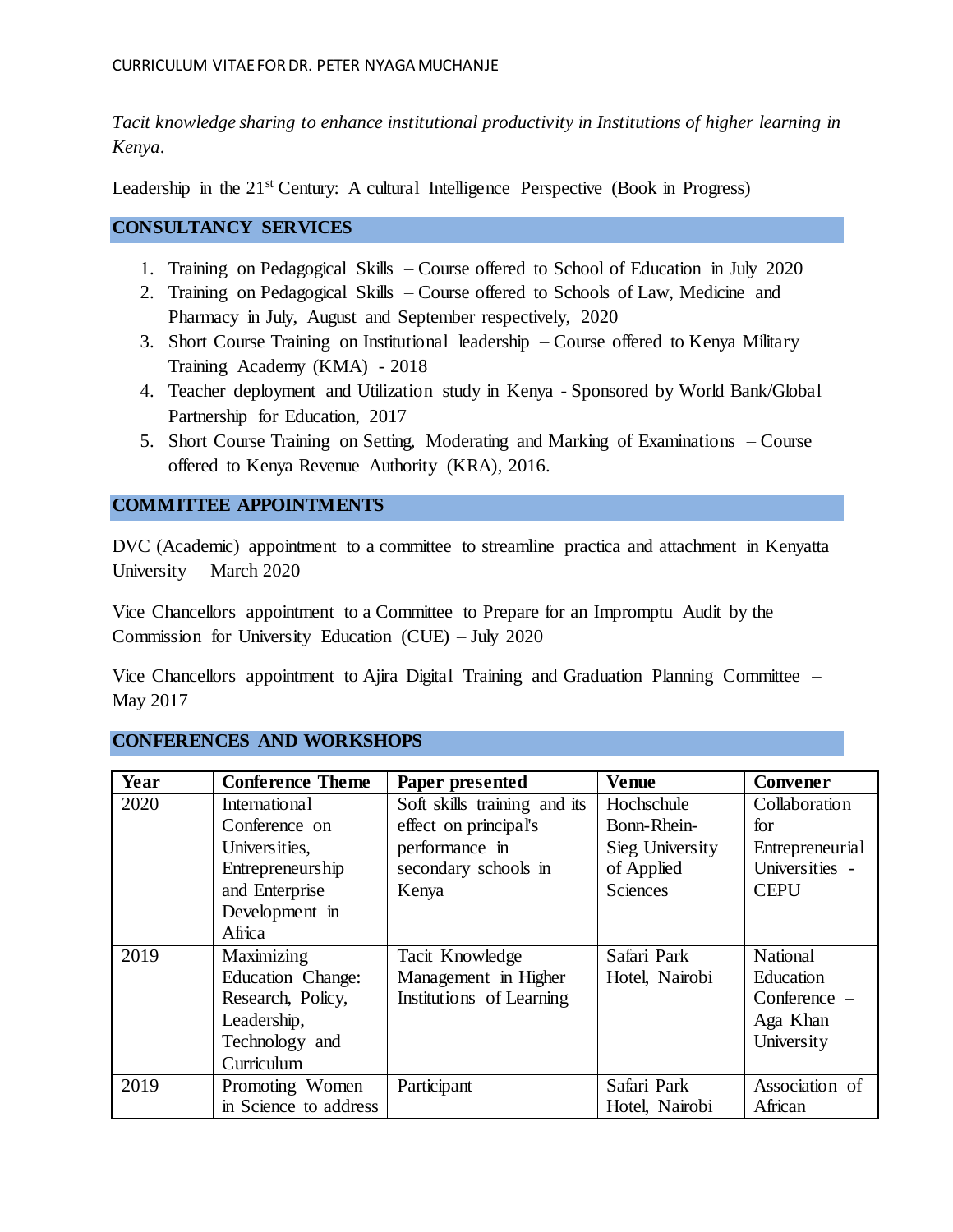|                                 | the $21st$ Century<br>Challenges                                                                                                                     |                                                                                                                                    |                                                       | Universities<br>(AAU)                                                                                          |
|---------------------------------|------------------------------------------------------------------------------------------------------------------------------------------------------|------------------------------------------------------------------------------------------------------------------------------------|-------------------------------------------------------|----------------------------------------------------------------------------------------------------------------|
| 2018                            | <b>Education Reforms</b><br>and Technological<br>Empowerment:<br>Enhancing Teacher<br>Education, Training<br>and Competence<br><b>Based Learning</b> | Influence of Performance<br>Appraisal Feedback on<br>Teacher Motivation in<br>Public Primary Schools<br>in Nakuru County,<br>Kenya | Kenyatta<br>University<br>(KUCC)                      | Kenyatta<br>University                                                                                         |
| 2018                            | Re-Weaving<br>Education to meet<br>the Demand of 21 <sup>st</sup><br>Century                                                                         | <b>Investigating Pupils</b><br>Perception on Gender<br>Inclusion in Primary<br>Schools in Kakamega,<br>Kilifi and Nyeri Counties   | Kenyatta<br>University<br>(KUCC)                      | Kenyatta<br>University                                                                                         |
| 2018                            | Re-Weaving<br>Education to meet<br>the Demand of 21st<br>Century                                                                                     | Paternal Involvement in<br>Pupils Acedemic<br>Achievement Among<br>Primary School Pupils in<br>Nairobi County, Kenya               | Kenyatta<br>University<br>(KUCC)                      | Kenyatta<br>University                                                                                         |
| 2016                            | Rethinking<br>Development<br>Paradigms in Africa                                                                                                     | Gender Differences in<br>Paternal Involvement in<br>Pupils' Education among<br>Primary School Pupils in<br>Nairobi, Kenya          | Multimedia<br>University Hotel                        | Kenya<br>Scholars and<br><b>Studies</b><br>Association<br>(KESSA)                                              |
| 2016                            | Re-Engineering<br>Education for<br>sustainable<br>Development                                                                                        | Examining teachers<br>attitude towards QASO<br>in Embu County                                                                      | Kenyatta<br>University<br>(KUCC)                      | Department of<br>Educational<br>Management,<br>Policy and<br>Curriculum<br>studies,<br>Kenyatta<br>University. |
| 2013                            | Enhancing gender<br>equity in leadership<br>of higher education                                                                                      | Participant                                                                                                                        | Taifa Hall and<br>Safari park                         | Association of<br>Common<br>Wealth<br>Universities                                                             |
| 2013                            | <b>Facilitation Skills</b>                                                                                                                           | Participant                                                                                                                        | <b>CEMASTEA</b><br>headquarters                       | <b>CEMASTEA</b>                                                                                                |
| 2011, 2012,<br>2013 and<br>2014 | ISO training                                                                                                                                         |                                                                                                                                    | Kolpin,<br>Donyo Sabuk<br>game reserve<br>and Masinga | Kilimambogo<br><b>TTC BOG</b>                                                                                  |

# **MEMBERSHIP TO PROFESSIONAL BODIES**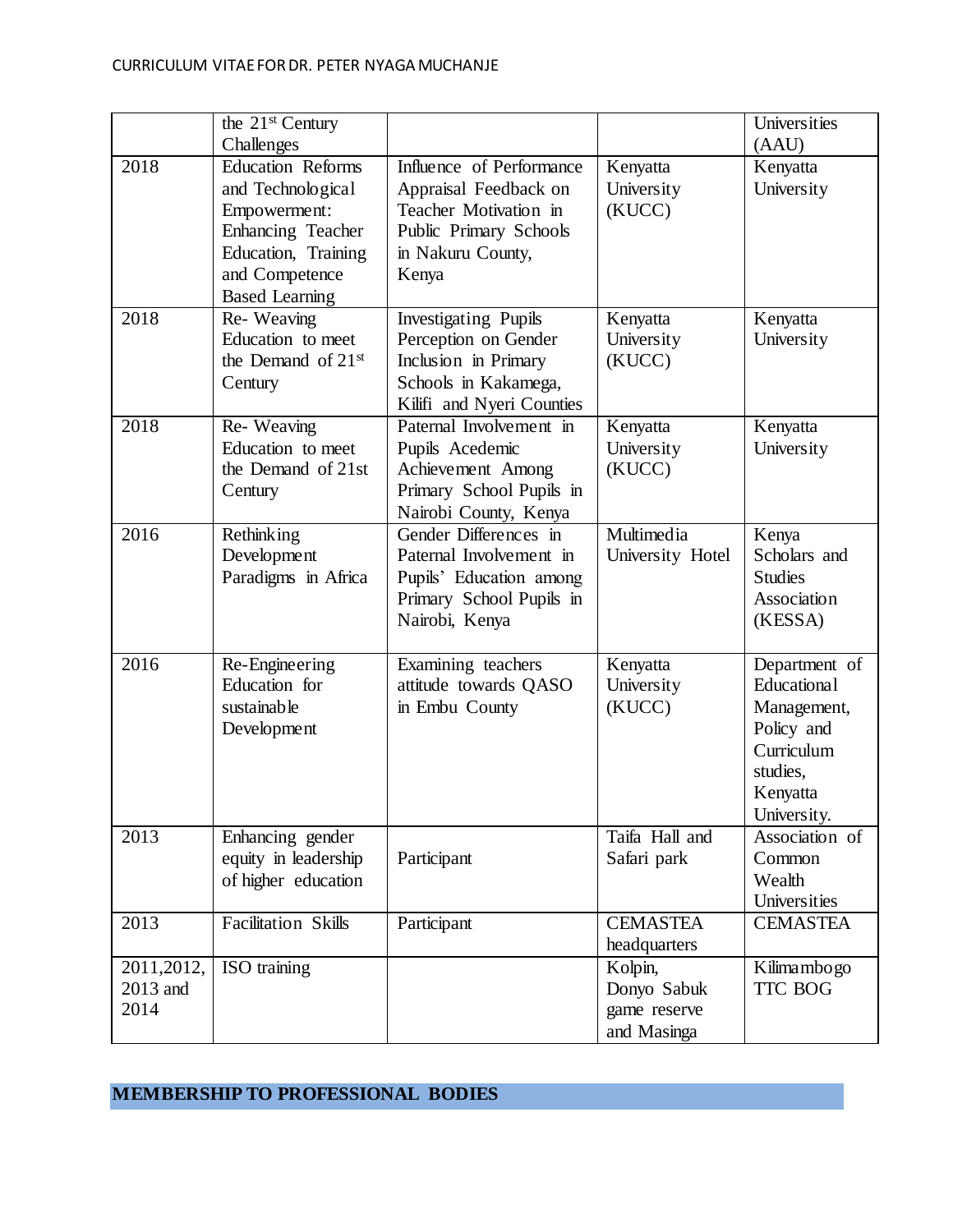## **SERVICE TO THE COMMUNITY**

| $2015$ to date | <b>BOM</b> Member        | Kathigagaceru Secondary School |
|----------------|--------------------------|--------------------------------|
| 2008 to 2012   | District Education Board | Mbeere North                   |
| 2008 to date   | Church Elder             | Full Gospel Churches of Kenya  |